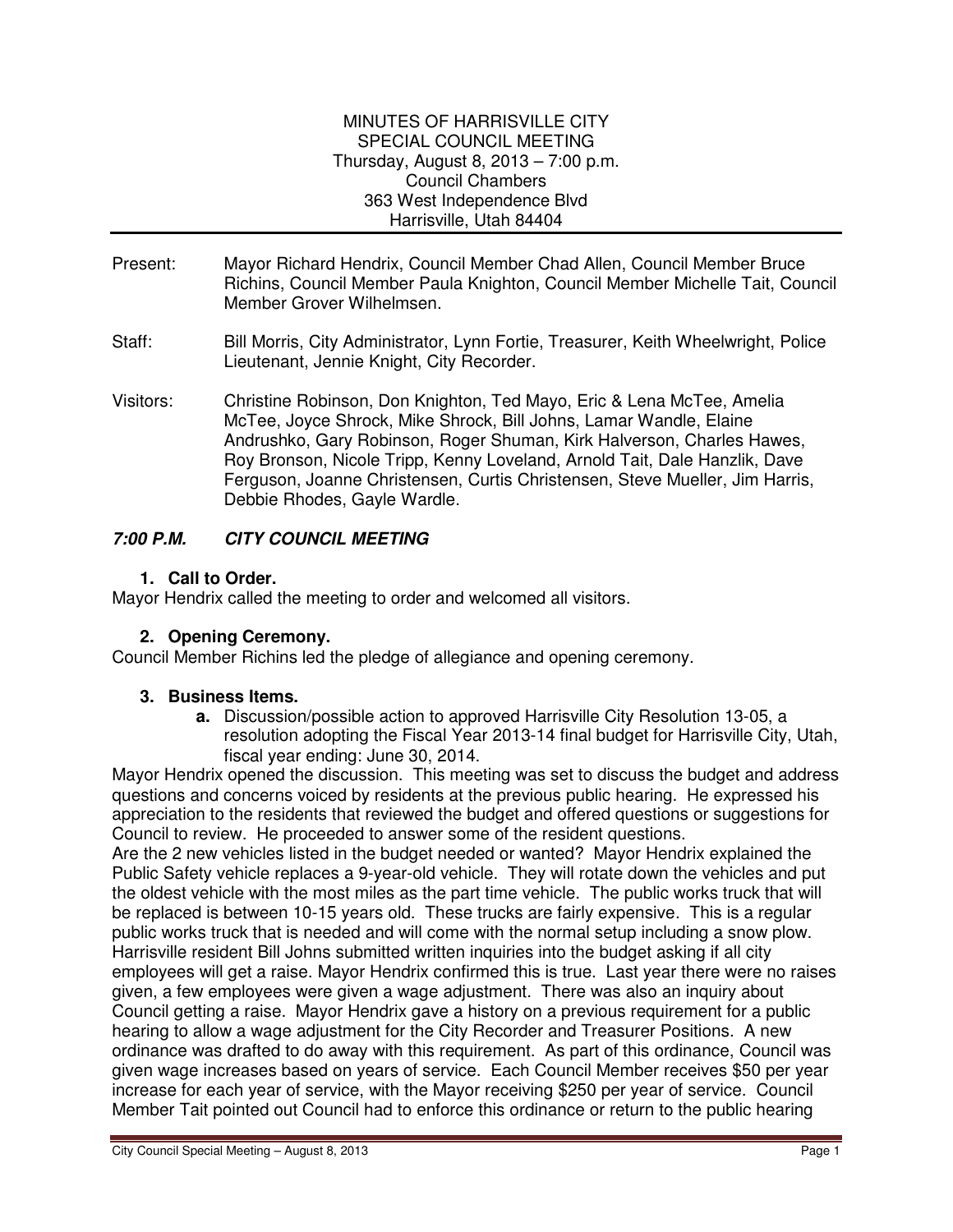requirement. Council Member Knighton agreed this was to come into compliance with an ordinance that was already in place.

There were also 8 line items listed with questions as to their relativity to the budget. Mayor Hendrix said all of these are mandated benefits required by law for employees; basically the same benefits given in the private sector.

Why does the city pay a Comcast bill? The city has a business account that covers several locations throughout the city. There are TV's for local or national news broadcasts in case of an emergency. There were questions regarding the Cabin revenues balancing against the associated operating costs. There was a discrepancy in the numbers with cabin fees. Mayor Hendrix confirmed the cabin operating costs exceed the revenue generated from rentals.

There was public concern regarding snow removal costs. Mayor Hendrix said this budget item is always an estimate. They must consider the cost of a hard winter each time this item is addressed in the budget to cover the cost of running snow plows and the sand and salt used for de-icing.

Mayor Hendrix explained how the budget surplus does not roll over from year to year. Any excess money returns to the general fund which is depleted to a zero balance at the end of each fiscal year. The only remaining money is in the rainy day fund which previously capped out at 18% but has recently been increased to 25%.

Mayor Hendrix asked residents if their questions had been addressed. Residents responded yes. Mayor Hendrix expressed his appreciation for resident's interest and concern.

Bill Morris informed Council of the current tax ranking throughout Weber County. From highest to lowest; Ogden, Washington Terrace, South Ogden, Roy, North Ogden, Pleasant View, Riverdale, Uintah, Huntsville, Harrisville, Hooper, Plain City, Farr West. Marriott-Slaterville and West Haven currently have no property tax. If all of the proposed property tax increase are approved the ranking will change.

The percentage of the Weber County line item decrease is approximately 24%. Bill Morris reminded Council the county rebate is for law enforcement services that the county has been charging that some cities do not use. If Council passes the proposed tax rate of 100%, 24% will be recouped from the county tax item being decreased.

Mayor and Council gave discussion on varying amounts of an increase. They gave discussion on how commercial properties will be affected differently because their property tax is based on 100% valuation of the property. They discussed what constitutes a commercial property. A residential property is taxed on 55% of the valuation of the property. A discount is given for a

property being a primary residence. Council Member Tait said she calculated the approximate amount per month at \$3.66 increase for an average \$143,000 home. The total for the year would be approximately \$44.00.

The total revenue generated from property taxes is \$162,100. This is to provide all the city services. With the 100% proposed increase, this amount doubles to \$364,200, to maintain the services the residents are used to having. These services include public safety, public services, snow plowing, and all other city services. This proposed tax increase would also allow for the city to fairly compensate their employees. They have cut the 401K and instituted an employee match contribution with this proposal as well.

Council Member Knighton commented on the public concern that residents are not receiving a COLA (Cost of Living Adjustment). She said the same COLA affects the city as well. They have to manage the city with the resources that are available. With sales tax revenue down, this proposed increase will help maintain services.

Council Member Allen asked specifically when the city's last property tax increase was held. Mayor Hendrix said this would have to be researched. There is no record of this increase here at the city; staff would have to check with the county. Bill Morris said we do not know this answer. There has not been an increase in at least 40 years. Council Member Allen pointed out the city has only been incorporated for 50 years.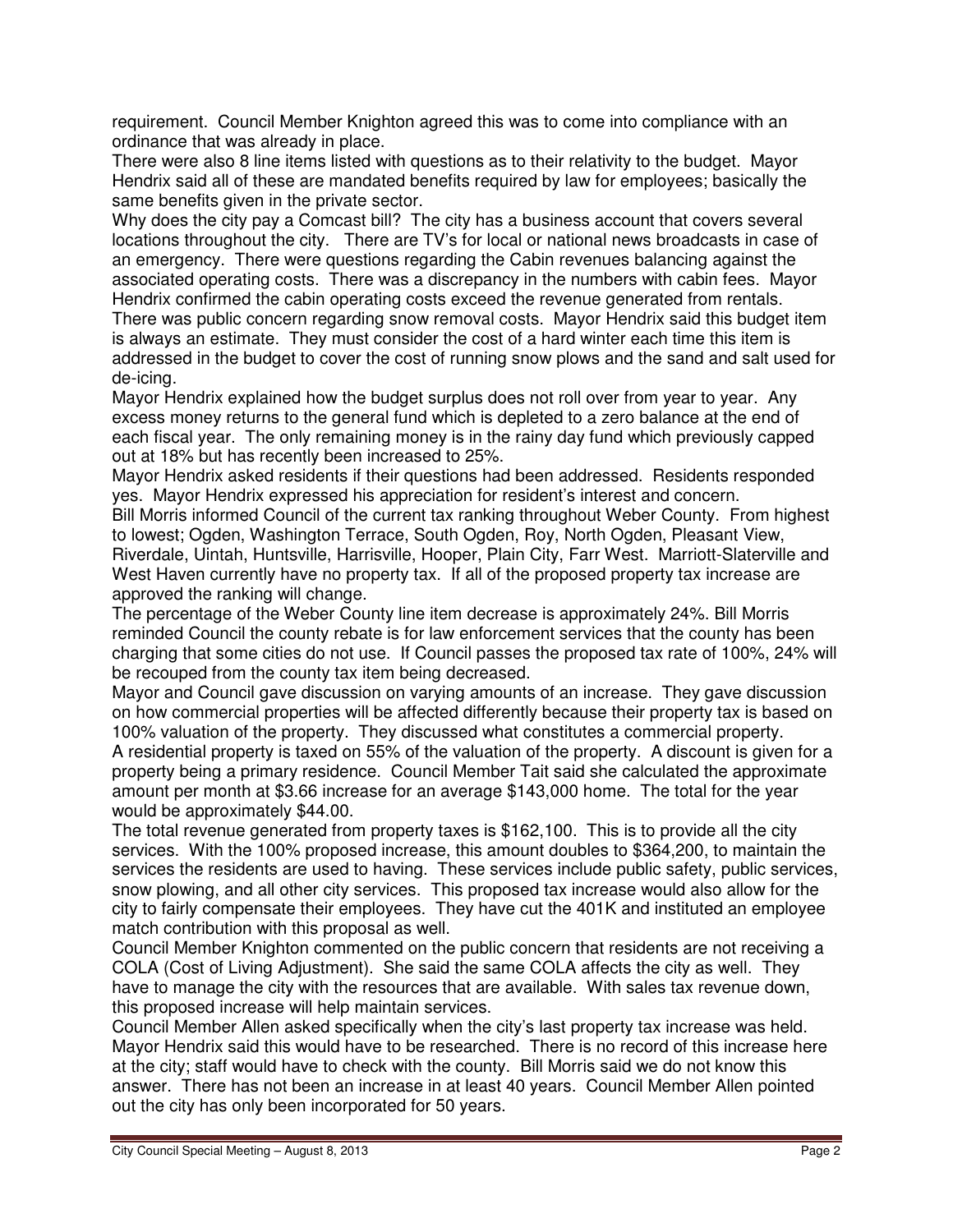Mayor Hendrix asked for discussion on a proposed 50% tax increase discussed at the previous meeting. Council Member Knighton asked where the cuts are going to come from. This was originally the problem to begin with. They made additional cuts to the budget last budget season which proved to be futile at the end of the last fiscal year.

Mayor Hendrix said the wage adjustment could be cut by 50%. Council Member Tait commented with the 100% proposed increase, this amounts to less than \$10 per month for residents to have the services the city provides. When the increase is looked at as a whole, this is not a lot of money. She expressed her desire to not have to go through this again. She would like to move forward with the 100% increase and only have to do this once. She said resident's have expressed they feel Council is doing a great job. She does not want to raise taxes. She does not want to do this to herself. She does not want to reduce the increase to 50% knowing there is a chance they may have to do this again. She again expressed her desire to never have to go through this again.

Council Member Knighton commented in support of Council Member Tait saying this was not an overnight decision. Council has spent weeks and weeks, hours, and hours discussing the budget. Last year's solution was a band aid. It was not easy to make this decision. Council Member Tait said she was glad no decision was made during Tuesday night's meeting. She said the comments that were made, she needed to hear. In her research those in attendance at that meeting opposing the property tax increase were about 14% of the registered voters in the city. The other 86% wanted to know where the money was going to. She said the Council works hard to provide these services to the residents and she did not feel appreciated for this the other night. She said Council does not get paid a lot to do this. She said she does everything she can to be here. This is an emotional decision, every week Council has spent discussing this item. She didn't necessarily want raising taxes to be her legacy from her service on the Council. She feels she is sticking her neck out and likely to make enemies with her decision but wants to stand by the 100% increase.

Mayor Hendrix expressed his appreciation for Council Member Tait's insight. He pointed out the cost of holding the truth in taxation sessions. Advertising is expensive and would likely eat up the cost of a small increase. This advertising requirement must be met each year. He commented after Tuesday night's meeting, emotions were high.

Council Member Tait said she has not discussed this with any other Council Members. Council Member Knighton expressed her agreement with Council Member Tait. She said this increase is a valid proposal. Council has gone through the budget line item by line item.

Council Member Richins asked for the advertising costs. Mayor Hendrix said it's around \$1,000 for the full page ad requirement. Council Member Richins called the requirement ludicrous because most Harrisville residents don't take the paper anymore.

Council Member Wilhelmsen asked if part of this money is to restore the rainy day fund. Lynn Fortie said the 18% maximum has now been increased to 25% so the total fund balance will increased to the maximum. The Capitol Projects fund has a healthy balance of around \$1,000,000. This fund must be used for specific projects; sewer lines, roads, reconstructions, etc. The rainy day fund is actually the city's saving account.

Council Member Knighton pointed out long term road maintenance is very expensive. Mayor and Council gave discussion on the potential cost of millions of dollars to widen Larsen Lane. Bill Morris said one mile of road costs around 5 million dollars. He said he is currently looking for grants to assist for the installation of the project. That is what the Capital Projects Fund is used for. He has been applying for this grant and it will likely take 5-10 years from now before the city would be in a position to do this. Mayor Hendrix confirmed this project is on the agenda for 5 years from now at a cost of 3.2 million dollars.

Mayor Hendrix informed the residents about 5  $\frac{1}{2}$  years ago the rainy day and sewer funds paid to have a new sewer line put into place on Highway 89 at the Hunting Creek subdivision. The contractor who did the initial work was taken to court but the city lost. The city was tapped to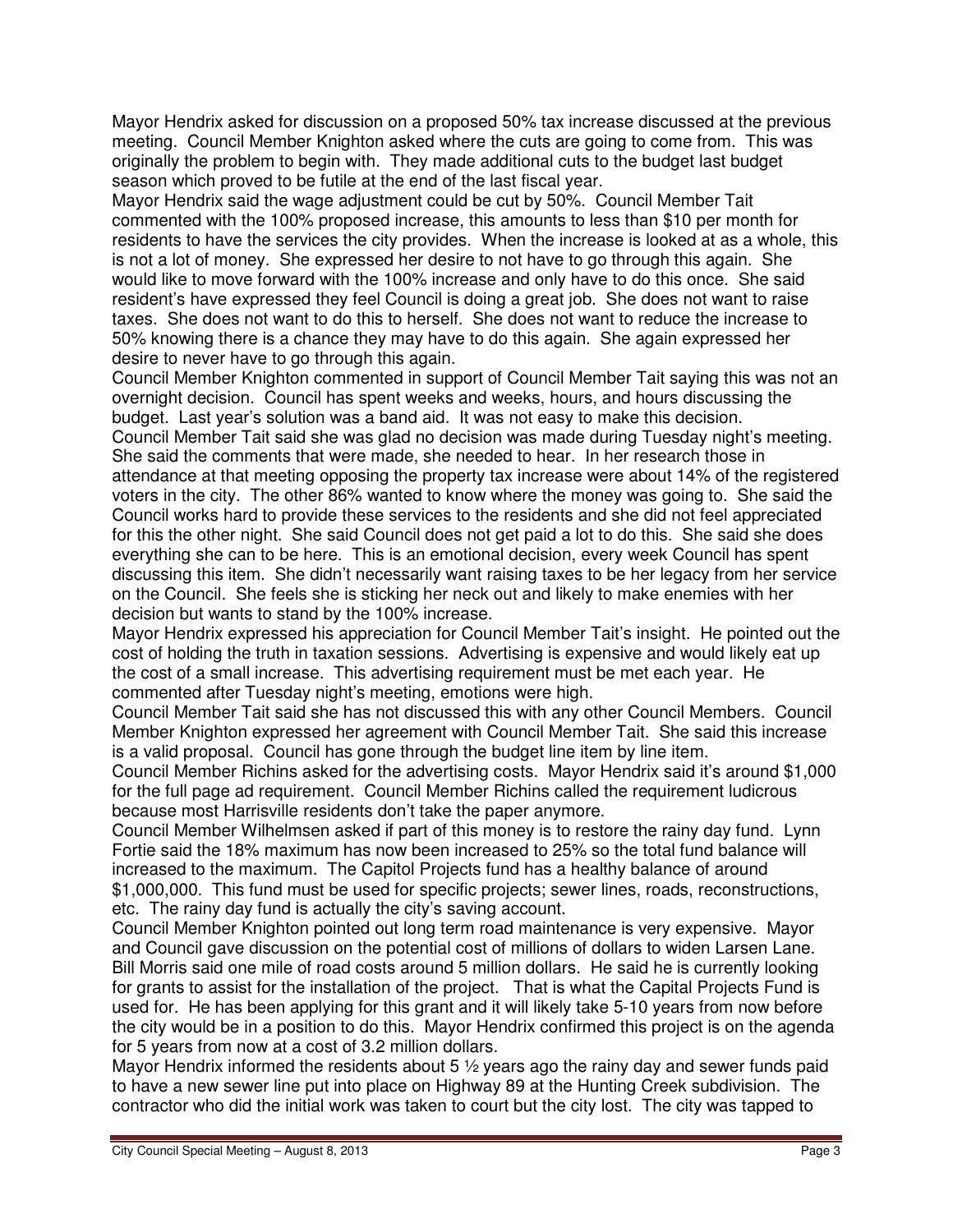foot the bill for the repair. The judge on the case said the city did not have to put in such an expensive repair. The city opted for a permanent fix that would stabilize this area and protect the residents. This issue was discovered when our Public Works Director was viewing video tape of our sewer lines. The sewer line ran underneath the canal at this particular spot. The rainy day fund and special projects funds were used to repair this. The total repair costs were \$300,000-\$400,000. The Special Project Fund, also called Capital Improvement Fund, is for long term projects. The rainy fund is not officially called the rainy day fund. It's a savings account the state allows.

Council Member Allen said he respects Council Members Tait and Knighton. He agreed with going through truth in taxation to capture the county rebate. He suggested using the money captured through the county rebate along with the money that has been set aside for the rainy day fund instead of the proposed 100% property tax increase.

Mayor Hendrix commented if Council considers using the rainy day fund to balance the budget they will have to revisit this each year. Council Member Wilhelmsen asked for clarification. Council Member Allen said no increase would be passed on to residents if they use the county rebate along with the money from the rainy day fund. Council Member Tait commented that all of the money would have to come from the rainy day fund next year because there would be no county rebate. Council Member Allen expressed his agreement with the capturing the county rebate because otherwise this money would be lost. Mayor Hendrix said the rainy day fund is a projected number based on a guess. There is no guarantee this money or any money will be left over in the budget.

Mayor Hendrix admitted the 100% appears to be a large amount. This was the difficulty Council was faced with last year and it was a hard decision. The city tried not to specify a percentage but a dollar amount is required by the county. He specified the amount proposed will allow us to maintain the lifestyles our residents enjoy and also manage growth.

Mayor Hendrix addressed resident comments about Big Box stores. By bringing in WalMart, there was a need to add 2 police officers to handle the calls for service. He pointed out the city roadways are in good condition and need to be maintained. He understands the various feelings and frustration residents are having but without some kind of an increase, services will not be maintained.

Council Member Wilhelmsen suggested a 75% increase knowing 24% of the increase will be recouped from the county rebate. Bill Morris said this will be 51% of new increase for the residents. Keeping in mind, this is just a rough estimate that staff calculated from one county notice. Staff arrived at a 24% reduction as the county rebate. Mayor and Council gave discussion on varying amounts and what costs would be passed on to the residents. Council Member Wilhelmsen said he empathizes with residents and their concerns. He also

hears the city employee voices and is trying to find the best compensation between the two parties. The employees have been cut down to the bone. Maybe a compromise can be reached.

Mayor Hendrix said he hoped residents took a look at their property tax notices after Tuesday night's meeting to find out what the actual number for each residence will be.

Council Member Knighton said she was going back through notes from last year's budget sessions as a reminder as to why they are proposing this increase. She gave comparisons about where our employees ranked with surrounding cities. This was from a wage comparison Council Member Allen previously conducted. She said this is part of the initial discussion on how to retain employees. She stated Harrisville employees are an asset to the city.

Council Member Richins said he would like to conduct a small survey to see where the Council Members were at with the proposed increase. Mayor and Council agree on at least the 24% increase. Council Members Tait and Knighton are at the 100% proposed increase. Council Member Richins said he would go for a 50% increase. He admitted he was ready to vote against the increase on Tuesday night's meeting because he felt there was no middle ground.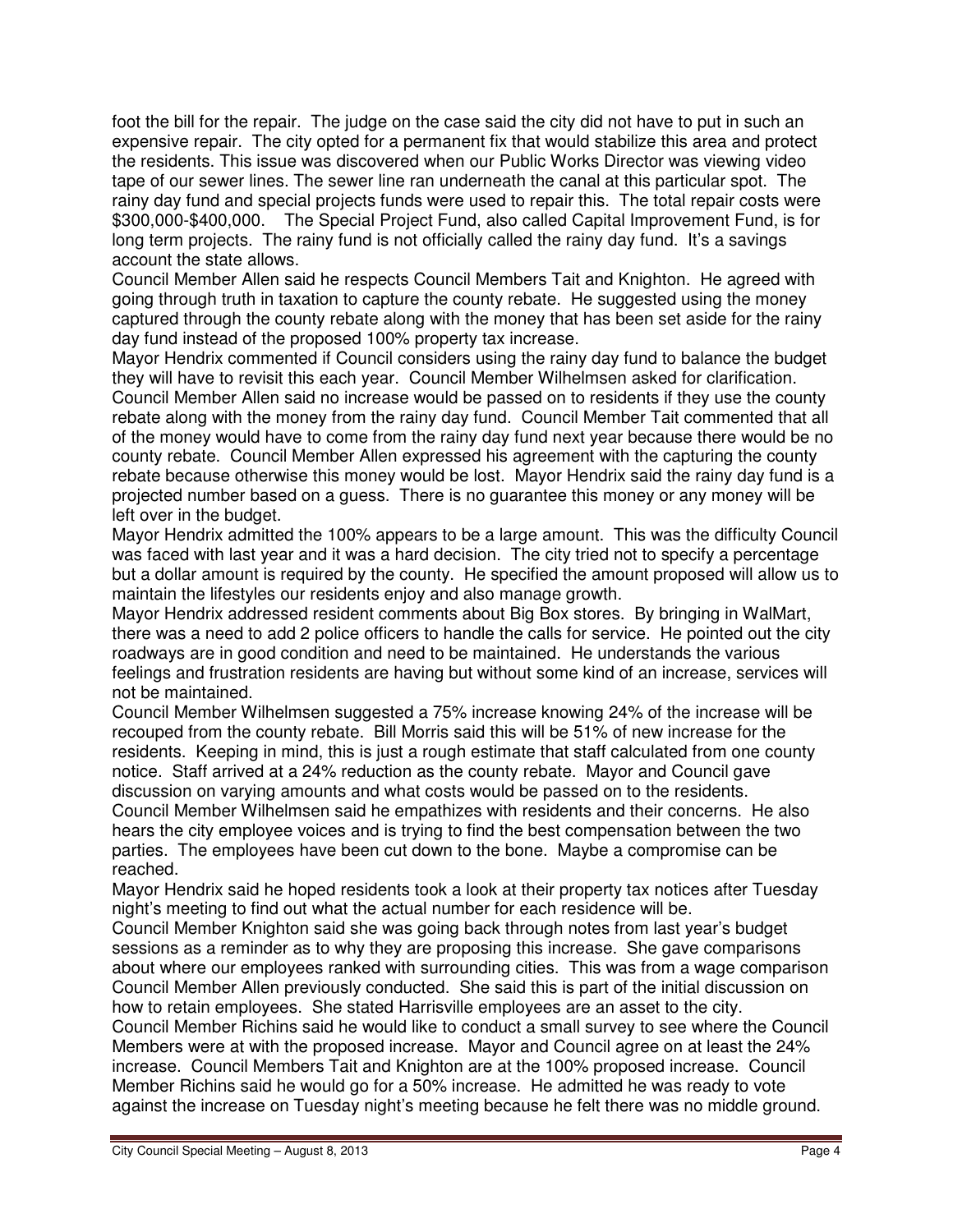He pointed out expenses and revenues that are unknown for each year. Tonight he feels there must be some agreement reached. Mayor and Council discussed what would be a fair compromise. Council Member statements were made regarding their comfort level, some felt strongly for the 100% increase to put the city structure back together, trusting the departments to bring the employees into a level playing field with surrounding cities. Council Member Wilhelmsen stated he does not want to go through this every year. He feels this has divided the city. Council is trying to give residents the most for their dollars. He feels comfortable with a 75% increase, knowing that 24% will be compensated from the county rebate.

A Resident asked for a definition of the Truth in Taxation requirement. Bill Morris responded this is the process municipalities must go through to properly notify the public and give opportunity for public comment when proposing a property tax increase. There are several requirements in Utah State Law that must be met with regard to noticing and holding the public hearing. The Truth in Taxation is this process.

Council Member Knighton said she read back through things discussed in the last budget season; services, staff, cost of fuel, etc. The Council didn't come to the proposed 100% easily. She said they may have to reach a compromise at 75%. She could not go lower than that in good conscience. She referred to incidents that used up funds that were cut this past budget year. She expressed willingness to compromise at 75% and work on where to cut. Council Member Richins said the majority of the tax increase will go to a wage adjustment for employees. Everyone is in agreement to increase by the 24% county rebate amount. Council Member Allen said he supports the 24% increase so the city doesn't lose the county rebate. They can trim a few things, give the employees a raise but they may have to go through this again.

Mayor Hendrix pointed out the employees state retirement requirements are increasing. Employee Health Insurance rates go up just like the residents. Wage adjustments are necessary to help counteract these as well. Council Member Tait brought up property tax revenue stays in the city. We are paying for services we get.

Council Member Richins reminded Council the city has no debt.

**MOTION: Council Member Wilhelmsen motioned to approve Harrisville City Resolution 2013-05, a resolution adopting the Fiscal Year 2013-14 final budget for Harrisville City, Utah, fiscal year ending: June 30, 2014, with the proposed property tax increase at 75%. Council Member Knighton seconded the motion. A Roll Call vote was taken.** 

| <b>Council Member Allen</b>      | No         |
|----------------------------------|------------|
| <b>Council Member Richins</b>    | Yes        |
| <b>Council Member Knighton</b>   | <b>Yes</b> |
| <b>Council Member Tait</b>       | Yes        |
| <b>Council Member Wilhelmsen</b> | Yes        |

#### **Motion passed 4-1.**

Council Member Knighton asked where the budget adjustments will be made. Bill Morris replied staff will work together to reduce the budgets accordingly.

# **4. Adjourn.**

Mayor Hendrix motioned to adjourn at 8:22 p.m.